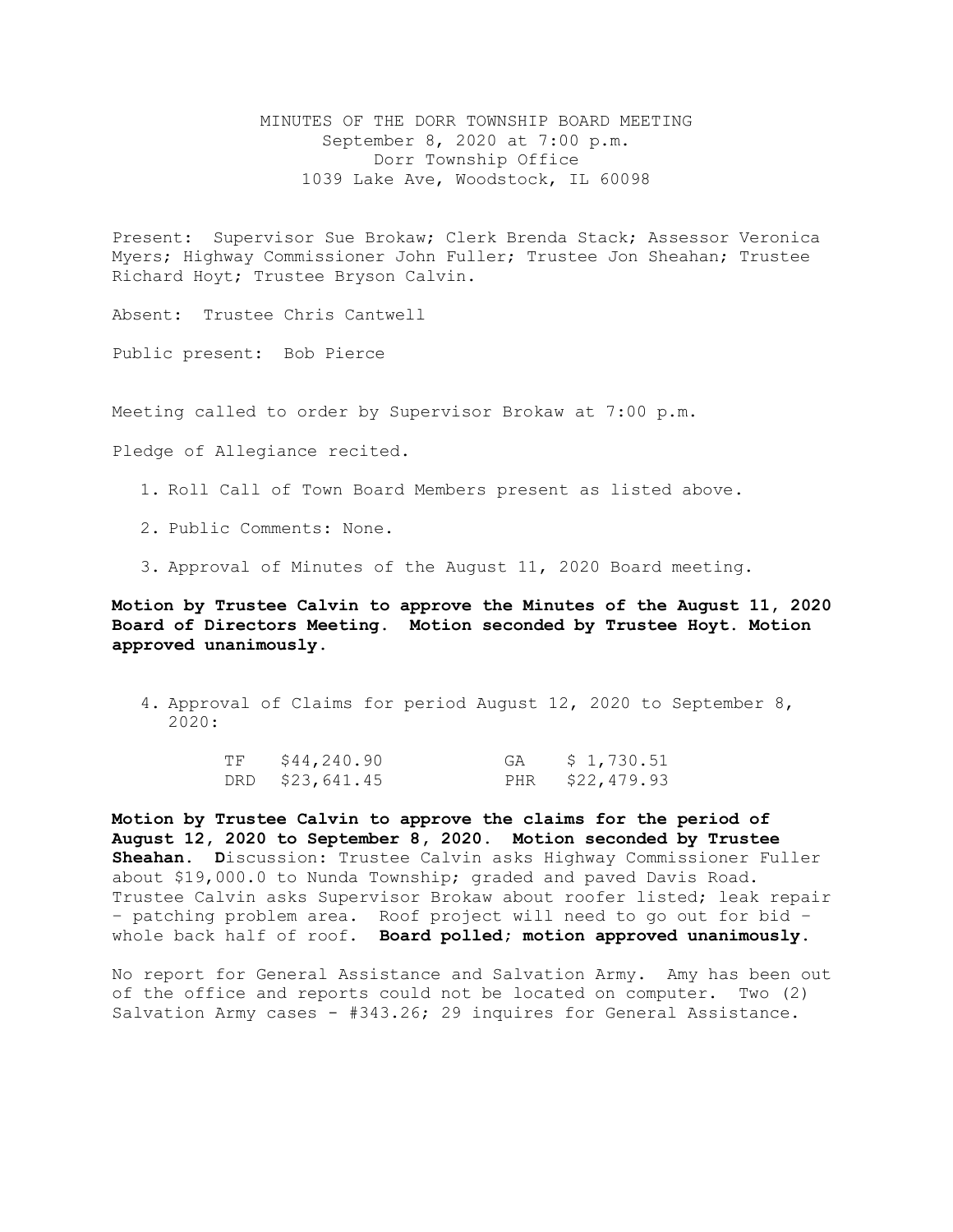Page 2 – 09/08/2020

## 5. Salaries – Township Officials a. Resolution

Supervisor Brokaw provided comparison numbers for Nunda, Algonquin, Grafton and McHenry Townships prior to meeting. Salaries in other townships reviewed and compared. Trustee Cantwell provided opinion via email prior to meeting; reviewed. Insurance contribution discussed. Discussion continues. Cost of living, private company and other township numbers reviewed and discussed relative to salaries and insurance. Importance of fiscal responsibility discussed.

Salaries:

| Supervisor<br>2020-2021<br>$2022 - 2023$ 2.5%<br>2024-2025                                                                                                                  | Current \$70,000.00<br>2021-2022 Freeze \$70,000.00<br>2023-2024 2.5% \$73,500.00<br>Freeze | \$71,750.00<br>\$73,500.00                             |  |  |
|-----------------------------------------------------------------------------------------------------------------------------------------------------------------------------|---------------------------------------------------------------------------------------------|--------------------------------------------------------|--|--|
| Clerk<br>2020-2021<br>2021-2022<br>2023-2024<br>$2024 - 2025$                                                                                                               | Current<br>Freeze<br>2022-2023 Freeze \$9,000.00                                            | \$9,000.00<br>\$9,000.00<br>\$9,500.00<br>\$9,500.00   |  |  |
| Trustees<br>Trustee Sheahan and Supervisor Brokaw recommend leaving salary as is,<br>\$100.00 per meeting; remove "one-day" from TOI, to TOI seminars.<br>Consensus agrees. |                                                                                             |                                                        |  |  |
| Assessor                                                                                                                                                                    |                                                                                             |                                                        |  |  |
|                                                                                                                                                                             |                                                                                             | Assessor Myers advises term expires December 31, 2021. |  |  |
|                                                                                                                                                                             | 2020-2021 Current \$78,500.00                                                               |                                                        |  |  |
|                                                                                                                                                                             | 2021-2022 Freeze \$78,500.00                                                                |                                                        |  |  |
| $2022 - 2023$ 2.5%                                                                                                                                                          |                                                                                             | \$80,500.00                                            |  |  |
|                                                                                                                                                                             | 2023-2024 2.5% \$82,500.00                                                                  |                                                        |  |  |
|                                                                                                                                                                             | 2024-2025 Freeze \$82,500.00                                                                |                                                        |  |  |
| Highway Commissioner                                                                                                                                                        |                                                                                             |                                                        |  |  |
| 2020-2021 Current                                                                                                                                                           |                                                                                             | \$83,500.00                                            |  |  |
|                                                                                                                                                                             | 2021-2022 Freeze \$83,500.00                                                                |                                                        |  |  |
|                                                                                                                                                                             | 2022-2023 2.5% \$85,500.00                                                                  |                                                        |  |  |
|                                                                                                                                                                             | 2023-2024 2.5%                                                                              | \$87,500.00                                            |  |  |
| 2024-2025 Freeze                                                                                                                                                            |                                                                                             | \$87,500.00                                            |  |  |
|                                                                                                                                                                             |                                                                                             |                                                        |  |  |

It is noted all salaries are frozen first year.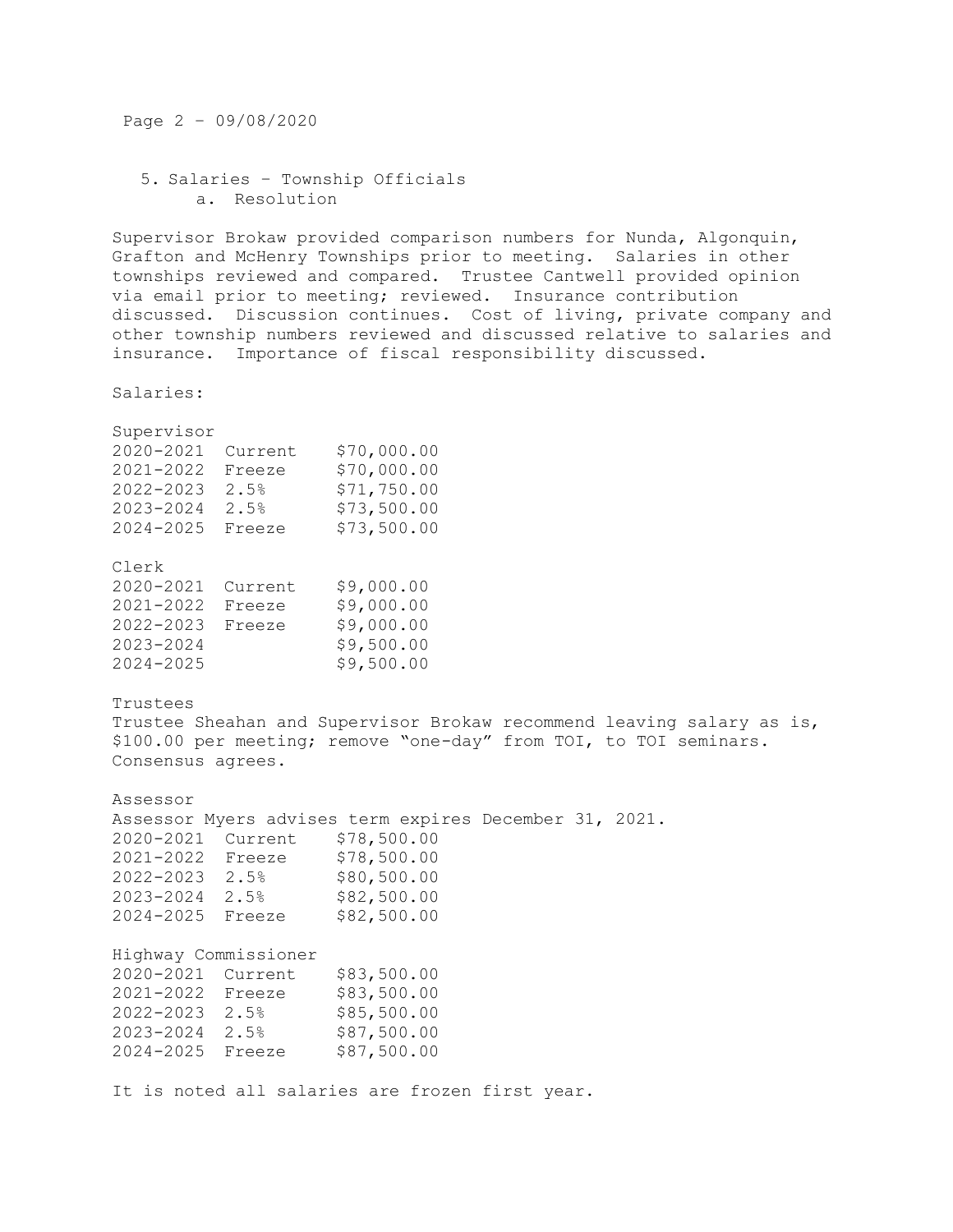Page 3 – 09/08/2020

Insurance and IMRF discussion. Insurance contribution shall be as follows:

2021-2022 10% 2022-2023 10% 2023-2024 15% 2024-2025 15%

**Motion by Trustee Sheahan to adopt resolution as noted under Salaries above, and insurance contribution as noted above. Motion seconded by Trustee Calvin. Board polled; motion approved unanimously**

6. Resolution to include compensation compensation paid under I.R.C. Section 125 Plan as IMRF earnings

Supervisor Brokaw briefly reviews recent IMRF audit; options – we are currently compliant. Review of Suggested Resolution to include compensation paid under an Internal Revenue Code Section 125 Plan as IMRF earnings.

**Motion by Trustee Calvin to adopt and approve Resolution to include compensation paid under an Internal Revenue Code Section 125 Plan as IMRF earnings. Motion seconded by Supervisor Brokaw. Motion approved unanimously.**

- 7. Legislative Updates None.
- 8. Reports:

**Supervisor –** IMRF audit – 2019 pay period adjustment; elected officials form 6.21 – participants are Supervisor, Assessor and Highway Commissioner. Information regarding air cleaners reviewed. Three (3) units at \$1,250.00 each. TOI Educational Conference in November will be virtual event this year; if you would like to participate advise Sue so she can get you registered. Unclaimed property listed – Dorr Township, Tony Azzaro, who is now deceased. Unsure how to determine if any action is necessary.

**Assessor –** Assessor Myers advises that assessments were published August 26th; appeal deadline is September 25th. Consistent traffic in office; not terribly busy. Residential Sales Entered August 12, 2020 – September 8, 2020 handout provided for review – pretty consistent with last year.